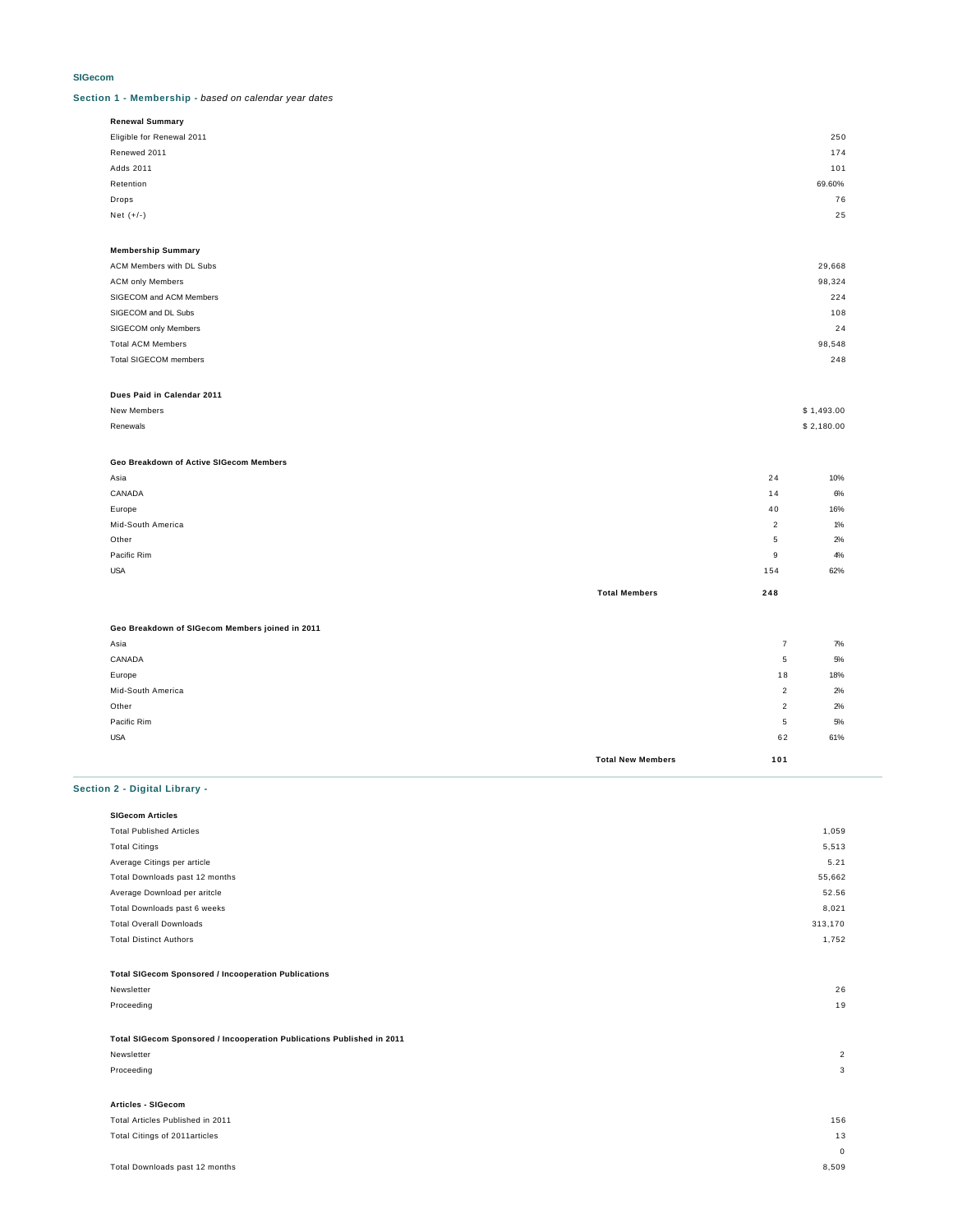|                                | 0              |
|--------------------------------|----------------|
| Total Downloads past 6 weeks   | 4,127          |
| <b>Total Overall Downloads</b> | n/a            |
| <b>Total Distinct Authors</b>  | 400            |
|                                |                |
| Articles - SIGecom             |                |
| Year Published                 | Total          |
| 1999                           | 21             |
| 2000                           | 41             |
| 2001                           | 55             |
| 2002                           | 15             |
| 2003                           | 82             |
| 2004                           | 65             |
| 2005                           | 44             |
| 2006                           | 47             |
| 2007                           | 132            |
| 2008                           | 64             |
| 2009                           | 64             |
| 2010                           | 273            |
| 2011                           | 156            |
|                                |                |
| <b>Citations - SIGecom</b>     |                |
| Year Cited                     | Citings        |
| 1992                           | $\mathbf{1}$   |
| 1999                           | $\overline{1}$ |

| 2000 | 51  |
|------|-----|
| 2001 | 143 |
| 2002 | 242 |
| 2003 | 242 |
| 2004 | 313 |
| 2005 | 504 |
| 2006 | 500 |
| 2007 | 743 |
| 2008 | 742 |
| 2009 | 875 |
| 2010 | 767 |
| 2011 | 747 |
| 2012 | 30  |
|      |     |

**Note:** SIGEcom Exchanges is issued 3 times/year electronically

## **Section 3 - Chapters -**

| Geographic Breakdown of Active SIGecom Chapters          | <b>Total Active SIGecom Chapters</b> | $\mathbf 0$ |
|----------------------------------------------------------|--------------------------------------|-------------|
| <b>Chapter Type Breakdown of Active SIGecom Chapters</b> | <b>Total Active SIGecom Chapters</b> | $\mathbf 0$ |

| Member Type Breakdown of Active SIGecom Chapters |                 |                        |            |                |
|--------------------------------------------------|-----------------|------------------------|------------|----------------|
| <b>Local Chapter</b>                             | <b>Chapters</b> | <b>Chapter Members</b> | <b>ACM</b> | <b>Non ACM</b> |
| <b>Totals</b>                                    |                 |                        |            |                |

### **Section 4 - Events -**

| Geographic Breakdown of 2011 Events   |                         |               |
|---------------------------------------|-------------------------|---------------|
|                                       | Sponsored/ Co-Sponsored | InCooperation |
| Asia                                  |                         | $\Omega$      |
| Europe                                | $\mathbf 0$             |               |
| <b>USA</b>                            | $\overline{2}$          |               |
| <b>Total Events</b>                   | 3                       | 2             |
|                                       |                         |               |
| <b>Sponsored/ Co-Sponsored Events</b> |                         |               |
| <b>Total Events</b>                   |                         | 3             |
| <b>Total Attendees</b>                |                         | 407           |
|                                       |                         |               |

## **Section 5 - Lists -**

| Lists                    |                   |
|--------------------------|-------------------|
| Total Number of Lists    | $\mathbf{\Omega}$ |
| <b>Total Subscribers</b> | 1,084             |
|                          |                   |